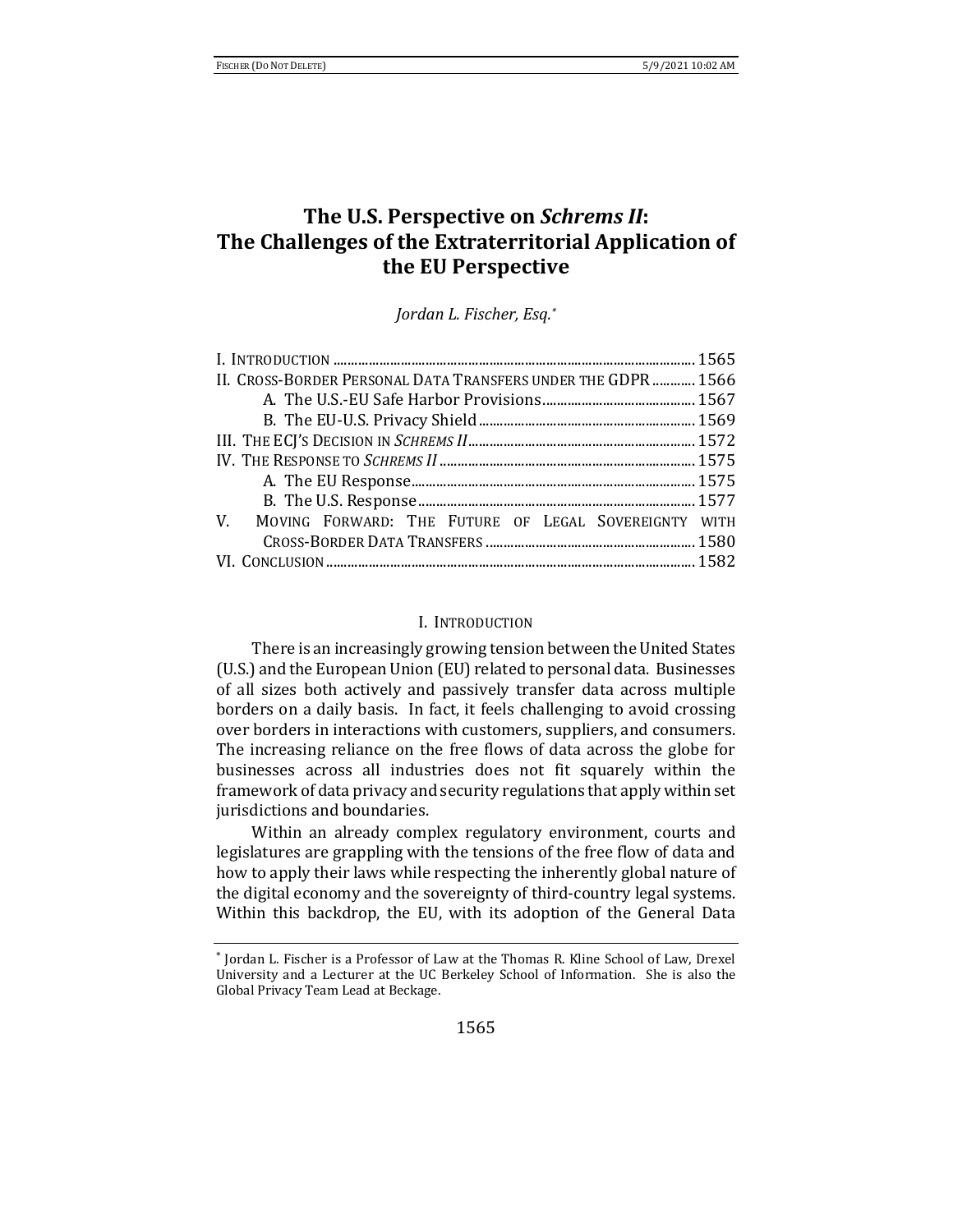Protection Regulation (GDPR), continues to drive global privacy initiatives with its robust privacy protections and enforcement, including the impact of cross-border data transfer of personal data. But its approach to privacy and the regulation of data protection do not always align with the U.S. approach to these domains.

In 2017, the combined Gross Domestic Product of the EU and the U.S. equated to approximately thirty-two percent (32%) of the global Gross Domestic Product.1 With their combined economic weight, the privacy tensions between the EU and the U.S. dominate the global discussion and demand that the two regions develop a solution to address these continued privacy concerns. This Article provides an overview of the EU and U.S.'s legal jousting to the continued cross-border data transfers between these two regions, focusing on the Court of Justice of the European Union's (ECJ) decision in *Schrems II* to highlight the challenges going forward with regional data protection laws and global data transfers.

Part II will detail the cross-border data transfer requirements under the GDPR, focusing on the evolving agreements between the EU and the U.S. to attempt to create effective cross-border data transfer mechanisms between these two regions. Part III explores the ECJ's decision in *Schrems II*, providing insight into the continued criticism that the EU lodges against U.S. surveillance law. Part IV details the response to *Schrems II* in both the EU and U.S. Finally, Part V highlights challenges in applying the ECJ's decision to the real-world digital economy.

### II. CROSS-BORDER PERSONAL DATA TRANSFERS UNDER THE GDPR

The GDPR provides for a number of mechanisms to transfer data out of the EU to a third country.2 All permissible mechanisms must be applied "in order to ensure that the level of protection of natural persons guaranteed by this Regulation is not undermined."3 Two specific mechanisms under the GDPR for the transfer of personal data from the

<sup>1</sup> *The 2017 Results of the International Comparison Program*, EUROSTAT (May 19, 2020), https://ec.europa.eu/eurostat/documents/2995521/10868691/2-19052020- BP-EN.pdf.

<sup>2</sup> Commission Regulation 2016/679 of 27 April 2016 on the Protection of Natural Persons with Regard to the Processing of Personal Data and on the Free Movement of Such Data, and Repealing Directive 95/46/EC (General Data Protection Regulation), ch. V., 2016 O.J. (L 119) 1, https://eur-lex.europa.eu/legal-content/EN/TXT/HTML/?uri= CELEX:32016R0679&from=EN#d1e4227-1-1.

<sup>3</sup> *Id.* at art. 44.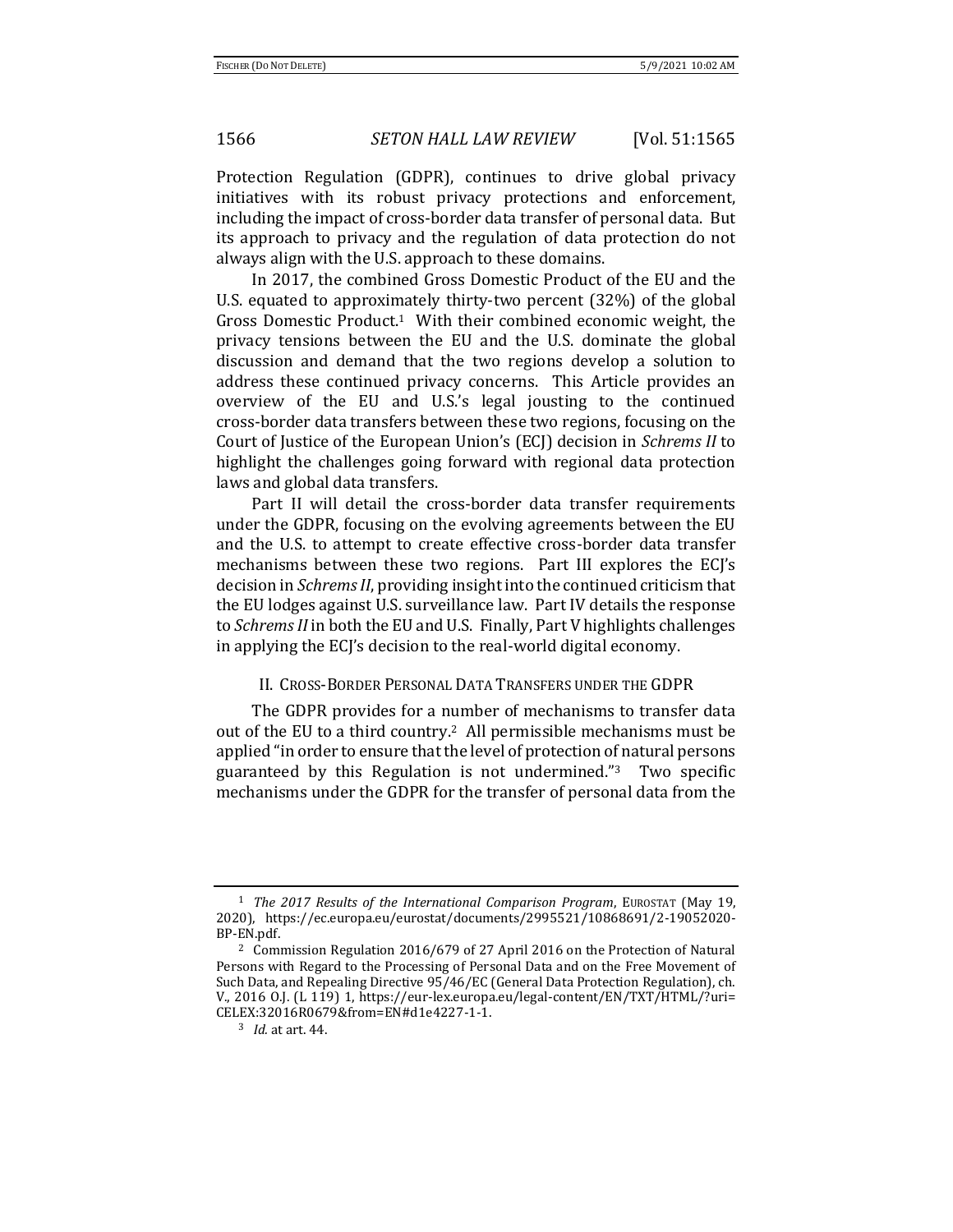EU to the U.S. are relevant to *Schrems II*: first, the use of Standard Contractual Clauses (SCCs); <sup>4</sup> and second, an adequacy decision.<sup>5</sup>

The GDPR permits the transfer of personal data "only if the controller or processor has provided appropriate safeguards, and on condition that enforceable data subject rights and effective legal remedies for data subjects are available."6 One of the recognized "appropriate safeguards" is "standard data protection clauses adopted by the Commission in accordance with the examination procedure referred to in Article 93(2)."7 At issue in *Schrems II* was Decision 20110/87/EU,<sup>8</sup> whereby the EU Commission adopted the use of the SCCs for the transfer of personal data from an EU-based Controller to a non-EU-based Processor.

Second, under the GDPR, the EU Commission has the authority to adopt an "adequacy decision," thereby finding that "the third country, a territory or one or more specified sectors within that third country, or the international organisation in question ensures an adequate level of protection."<sup>9</sup> The factors that should be considered include "how a particular third country respects the rule of law, access to justice as well as international human rights norms and standards and its general and sectoral law, including legislation concerning public security, defence and national security as well as public order and criminal law."<sup>10</sup>

#### A. *The U.S.-EU Safe Harbor Provisions*

On July 26, 2000, the EU Commission adopted opinion 2000/520/EC<sup>11</sup> creating the U.S.-EU Safe Harbor Provisions for the transfer of personal data between the EU and the U.S. At that time, EU

<sup>4</sup> *Id.* at art. 46(2)(c).

<sup>5</sup> *Id.* at art. 45.

<sup>6</sup> *Id.* at art. 46(1).

<sup>7</sup> *Id.* at art. 46(2)(c).

<sup>8</sup> *See* Commission Decision of 5 February 2010 on Standard Contractual Clauses for the Transfer of Personal Data to Processors Established in Third Countries Under Directive 95/46/EC of the European Parliament and of the Council, 2010 O.J. (L 39) 5, https://eur-lex.europa.eu/legal-content/EN/TXT/HTML/?uri=CELEX:32010D0087& from=en.

<sup>9</sup> GDPR, *supra* note 2, at art. 45(1).

<sup>10</sup> *Id.* at Recital 104.

<sup>11</sup> Commission Decision (EC) No. 2000/520 of 26 July 2000, Pursuant to Directive 95/46/EC of the European Parliament and of the Council on the Adequacy of the Protection Provided by the Safe Harbour Privacy Principles and Related Frequently Asked Questions Issued by the US Department of Commerce, 2000 O.J. (L 215), https://eur-lex.europa.eu/legal-content/EN/TXT/HTML/?uri=CELEX:32000D0520& from=en [hereinafter Decision 2000/520].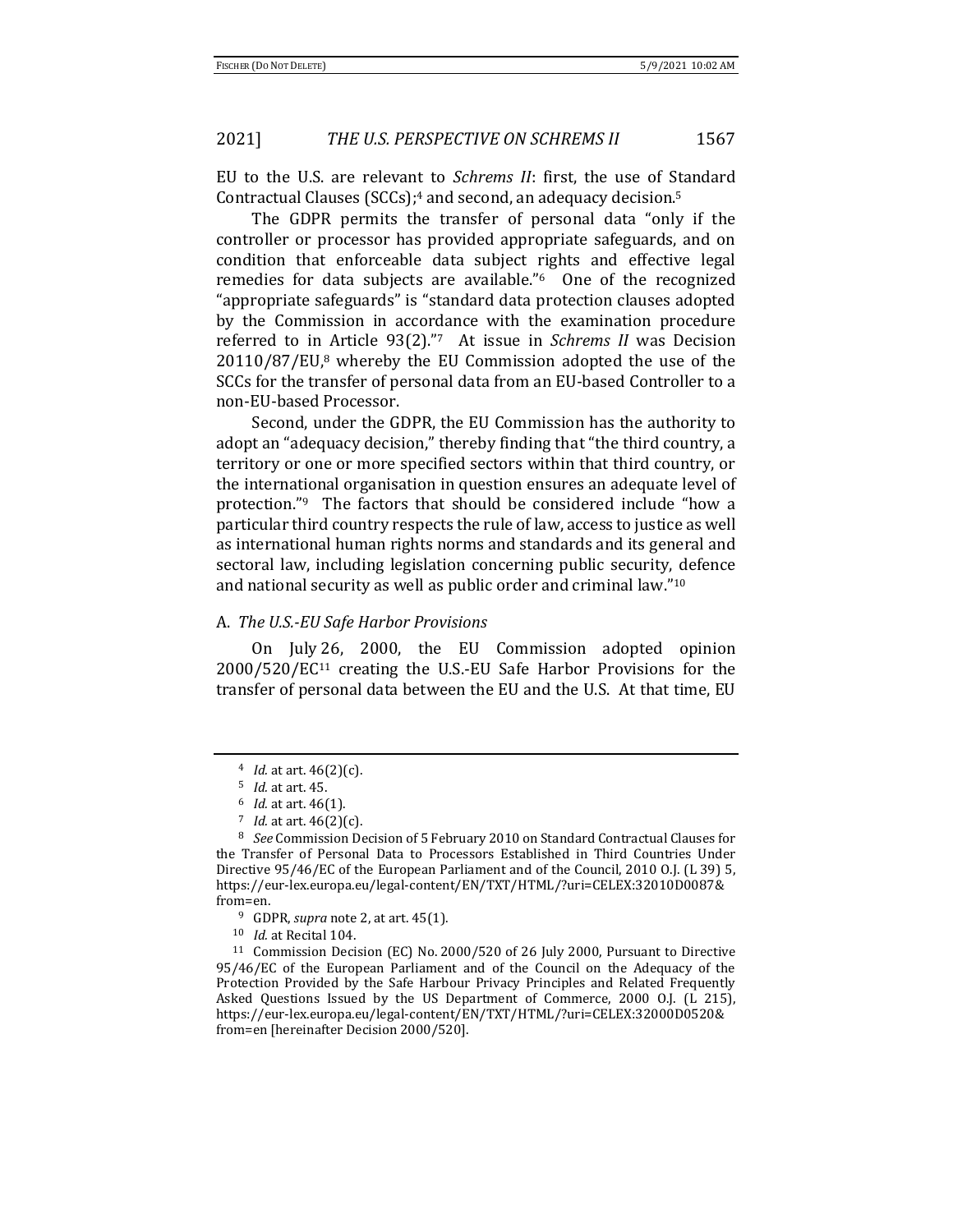data protection operated under Directive 95/46/EC,<sup>12</sup> the precursor to the GDPR. Much like the GDPR, the Directive provided that personal data could be transferred to a third country if that third country "ensures an adequate level of protection and the Member State laws implementing other provisions of the Directive are respected prior to the transfer."<sup>13</sup>

Under its July 2000 Decision, the EU Commission held that companies who comply with the safe harbor privacy principles, publicly display their privacy policies, and are subject to the jurisdiction of the Federal Trade Commission (FTC) would be deemed to provide adequate protection for personal data transferred from the EU to the U.S.14 For the next fifteen years, the Safe Harbor Provisions remained a valid mechanism for companies to transfer personal data between the EU and the U.S.

On October 6, 2015, the ECJ held that the Safe Harbor Provisions were not valid for the transfer of personal data.<sup>15</sup> In support of this invalidation, in the *Schrems I*<sup>16</sup> decision, the ECJ found that:

"national security, public interest, or law enforcement requirements" have primacy over the safe harbour principles, primacy pursuant to which self-certified United States organisations receiving personal data from the European Union are bound to disregard those principles without limitation where they conflict with those requirements and therefore prove incompatible with them.<sup>17</sup>

This derogation from the principles of privacy did not include any limit to U.S. interference with personal data transferred to the U.S. or "the existence of effective legal protection against interference of that kind."<sup>18</sup>

<sup>12</sup> Commission Directive 95/46/EC of the European Parliament and of the Council of 24 October 1995 on the Protection of Individuals with Regard to the Processing of Personal Data and on the Free movement of Such Data, 1995 O.J. (L 281) 31, https://eurlex.europa.eu/legal-content/EN/TXT/HTML/?uri=CELEX:31995L0046&from=EN.

<sup>13</sup> Decision 2000/520, *supra* note 11, at ¶ 1.

<sup>14</sup> *Id.* at ¶ 5.

<sup>15</sup> Case C-362/14, Schrems v. Data Prot. Comm'r, 2015 E.C.R. 650; *see also* Press Release, Statement on the Implementation of the Judgement of the Court of Justice of the European Union of 6 October 2015 in the Maximilian Schrems v Data Protection Commissioner case (C-362-14), Article 29 Working Party, (Oct. 16, 2015), https://ec.europa.eu/justice/article-29/press-material/press-release/art29\_press\_ material/2015/20151016\_wp29\_statement\_on\_schrems\_judgement.pdf.

<sup>16</sup> Case C-362/14, Schrems v. Data Prot. Comm'r, 2015 E.C.R. 650, https://curia.europa.eu/juris/document/document.jsf?text=&docid=169195&pageInd ex=0&doclang=EN&mode=lst&dir=&occ=first&part=1&cid=6785411.

<sup>17</sup> *Id.* at ¶ 86.

<sup>18</sup> *Id.* at ¶¶ 88, 89.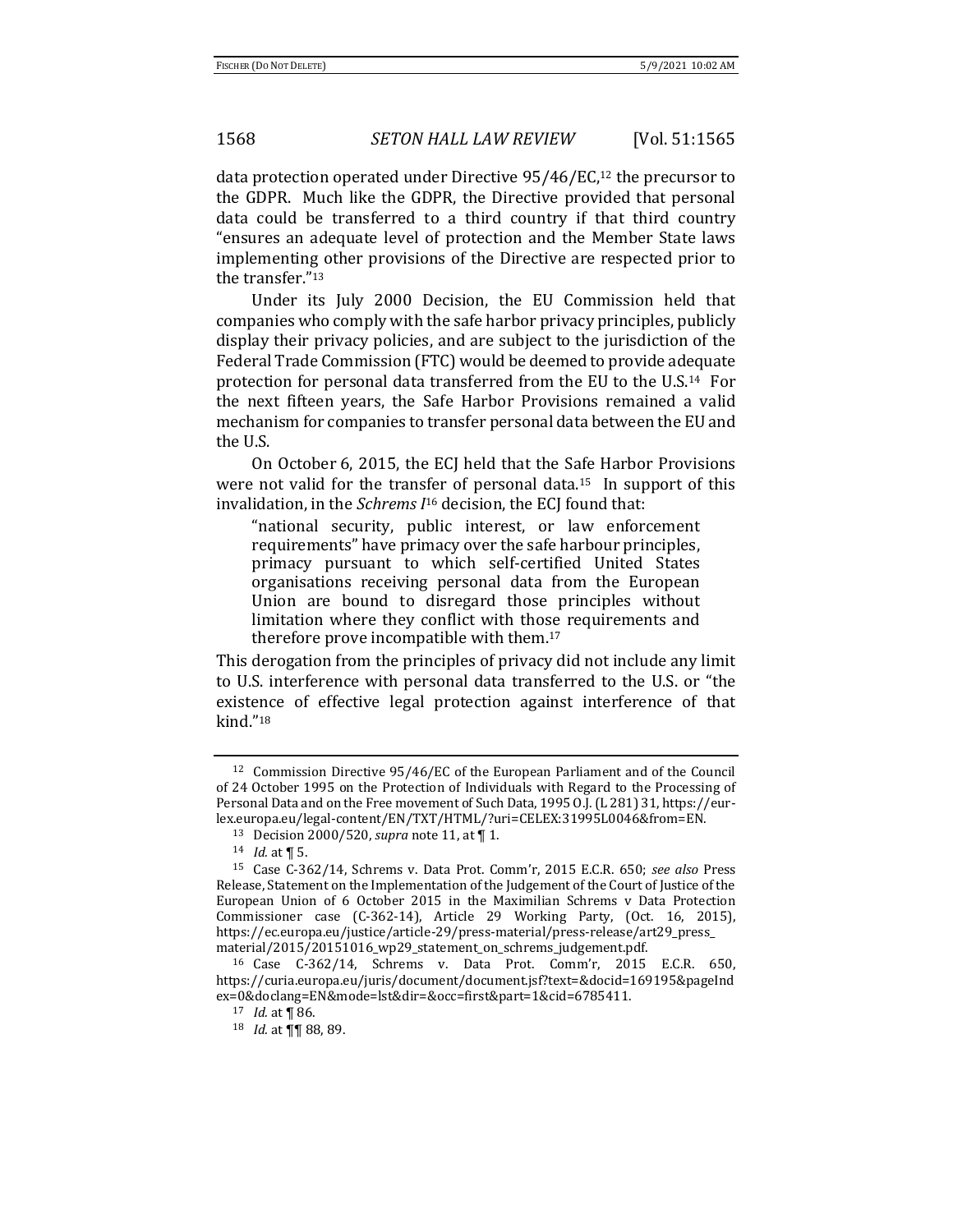The ECJ did recognize that the term "adequate" does not equate to a requirement that the third country "ensure a level of protection identical to that guaranteed in the EU legal order."<sup>19</sup> Instead, an adequate level of protection sufficient to permit the transfer of personal data

must be understood as requiring the third country in fact to ensure, by reason of its domestic law or its international commitments, a level of protection of fundamental rights and freedoms that is essentially equivalent to that guaranteed within the European Union by virtue of Directive 95/46 read in the light of the Charter.<sup>20</sup>

Even with this backdrop that the U.S. must not directly match those protections within the EU legal system, the ECJ still found that the Safe Harbor Provisions, coupled with the protections (or lack thereof) within the U.S. legal system, did not sufficiently provide an adequate level of protection for EU personal data transferred to the U.S.

#### B. *The EU-U.S. Privacy Shield*

The *Schrems I* decision placed the continued transfer of personal data from the EU to the U.S. into a tailspin. Both the EU Commission and the U.S. Department of Commerce were quick to respond.

On July 12, 2016, the EU Commission adopted Decision (EU) 2016/1250<sup>21</sup> finding that the EU-U.S. Privacy Shield provided adequate protection for the transfer of personal data from the EU to the U.S. In its Decision, the EU Commission explained that:

The EU-U.S. Privacy Shield is based on a system of self-certification by which U.S. organisations commit to a set of privacy principles—the EU-U.S. Privacy Shield Framework Principles, including the Supplemental Principles (hereinafter together: 'the Principles')—issued by the U.S. Department of Commerce and contained in Annex II to this decision. It applies to both controllers and processors (agents), with the specificity that processors must be contractually bound to act only on instructions from the EU controller and assist the

<sup>19</sup> *Id.* at ¶ 73.

<sup>20</sup> *Id.*

<sup>21</sup> Commission Implementing Decision (EU) 2016/1250 of 12 July 2016 Pursuant to Directive 95/46/EC of the European Parliament and of the Council on the Adequacy of the Protection Provided by the EU-U.S. Privacy Shield, 2016 O.J. (L 207) 1, https://eurlex.europa.eu/legal-content/EN/TXT/HTML/?uri=CELEX:32016D1250&from=EN [hereinafter Decision 2016/1250].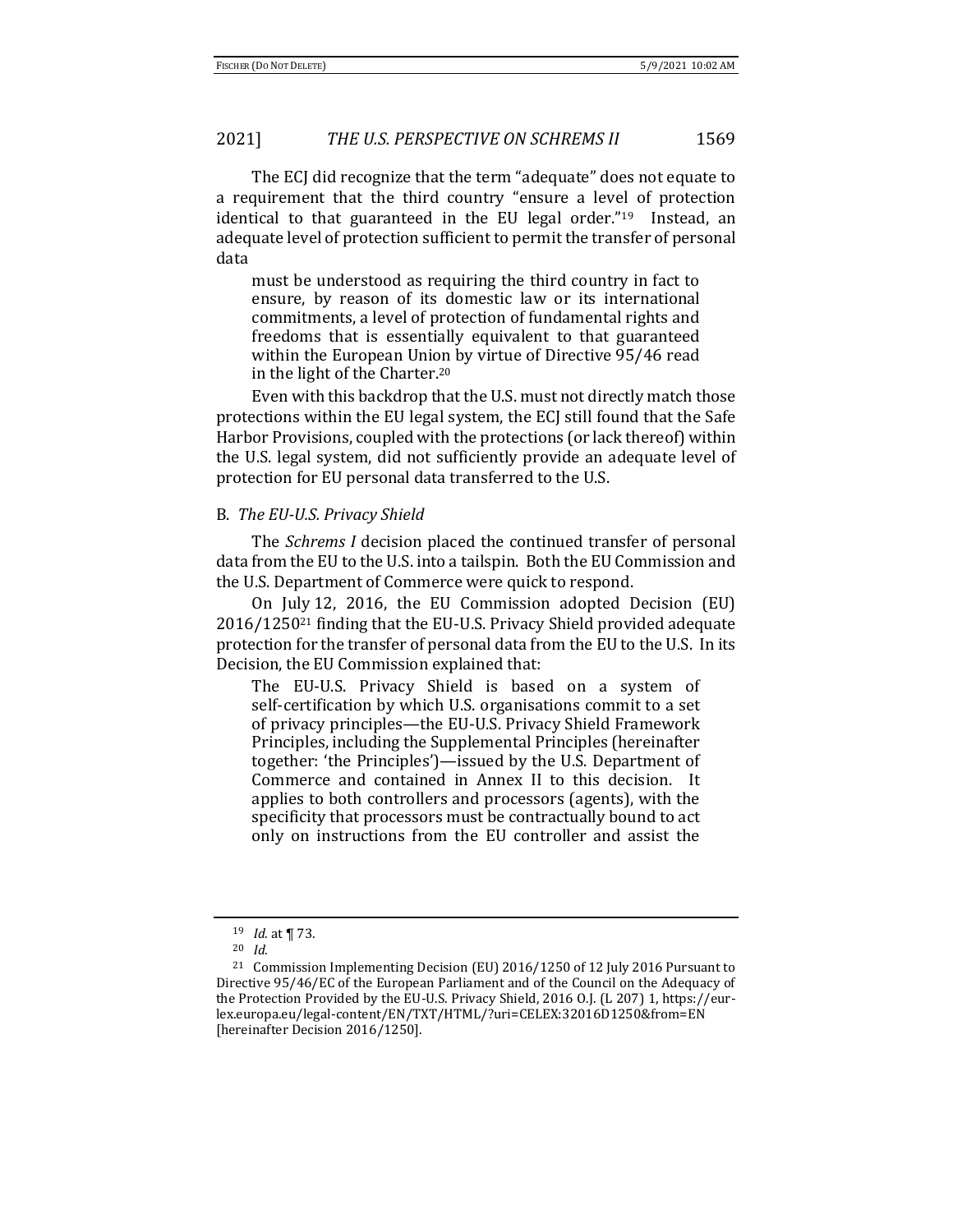latter in responding to individuals exercising their rights under the Principles.<sup>22</sup>

Further, the EU Commission specifically found that "[t]he protection afforded to personal data by the Privacy Shield applies to any EU data subject whose personal data have been transferred from the Union to organisations in the U.S. that have self-certified their adherence to the Principles with the Department of Commerce."23 As it relates to the provision of individual remedies, the EU Commission found that the EU-U.S. Privacy Shield "provides data subjects with a number of possibilities to enforce their rights, lodge complaints regarding non-compliance by U.S. self-certified companies[,] and to have their complaints resolved, if necessary by a decision providing an effective remedy."<sup>24</sup>

Highly relevant to the subsequent judgment in *Schrems II*, the EU Commission specifically assessed the access and use of any personal data transferred to the U.S. by U.S. Public Authorities.<sup>25</sup> Relying on specific "representations and commitments" made by the Office of the Director of National Intelligence (ODNI), the EU Commission ultimately held that "the United States ensures an adequate level of protection for personal data transferred from the Union to self-certified organisations in the United States under the EU-U.S. Privacy Shield."26 The EU Commission based this finding on the following core findings of U.S. law.

First, Presidential Policy Directive 28 (PPD-28) imposes limitations on "signals intelligence" operations. Specifically, "signals intelligence may be collected exclusively where there is a foreign intelligence or counterintelligence purpose to support national and departmental missions, and not for any other purpose."27 Further, these surveillance activities must be "as tailored as feasible," and "bulk collection will only occur where targeted collection via the use of discriminants—i.e., an identifier associated with a specific target (such as the target's e-mail address or phone number)—is not possible 'due to technical or operational considerations.'"28 The EU Commission found that the assurances provided by the U.S. in relation to any surveillance collection

<sup>22</sup> *Id.* at, ¶ 14.

<sup>23</sup> *Id.* at ¶ 16.

<sup>24</sup> *Id.* at ¶ 41.

<sup>25</sup> *Id.* at § 3.

<sup>26</sup> *Id*. at ¶ 136.

<sup>27</sup> Decision 2016/1250, *supra* note 21, ¶ 70.

<sup>28</sup> *Id.* at ¶¶ 71, 72.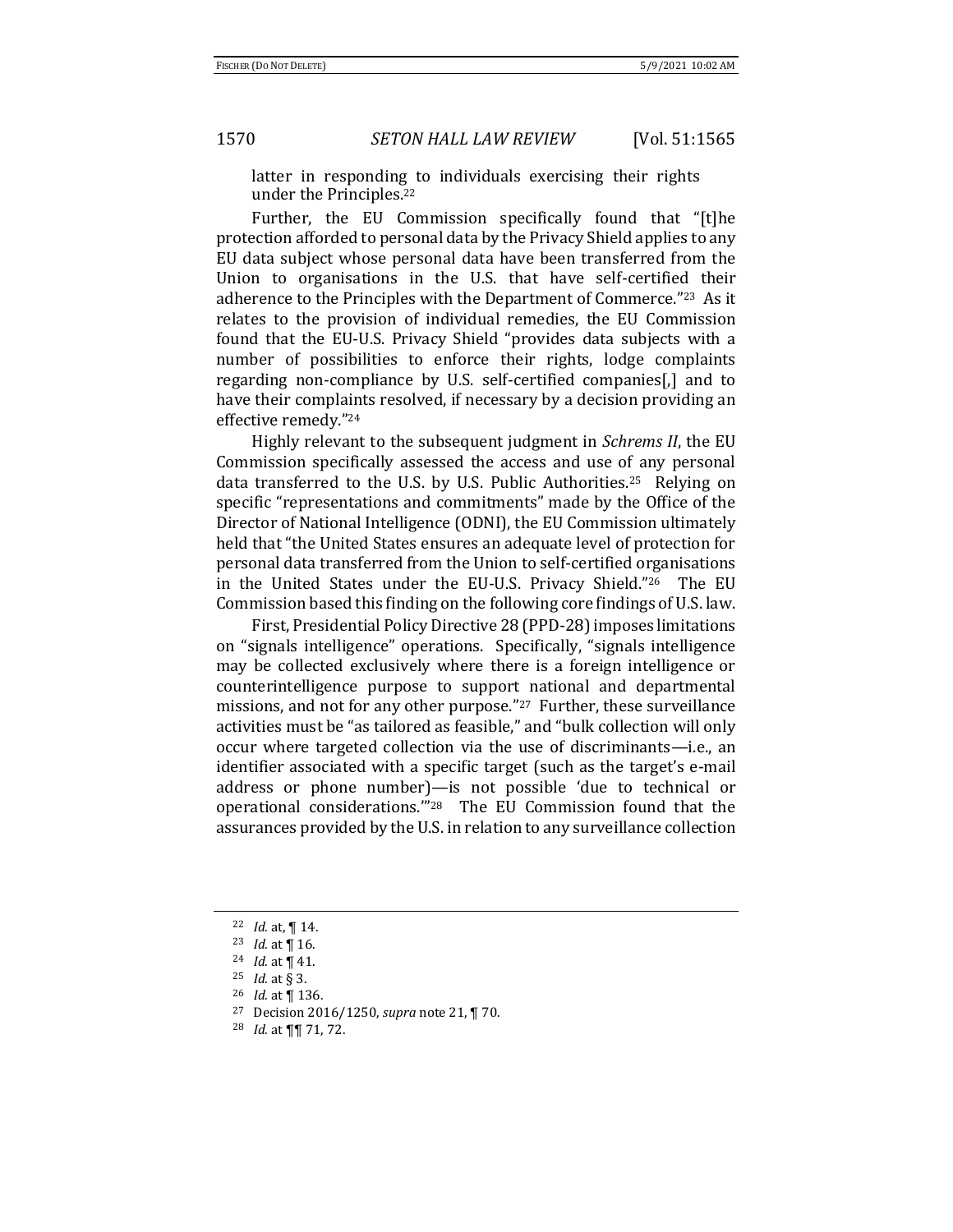of personal data "capture the essence of the principles of necessity and proportionality."<sup>29</sup>

Second, in its review of the Foreign Intelligence Surveillance Act (FISA) and the Federal Bureau of Investigation's (FBI) use of National Security Letters (NSL), the EU Commission found that "insofar as personal data to be transferred under the EU-U.S. Privacy Shield are concerned, these authorities equally restrict interference by public authorities to targeted collection and access."30 To the extent any surveillance activities are taken, those activities "consist[] entirely of targeting specific [non-U.S.] persons about whom an individualised determination has been made."<sup>31</sup>

Third, the EU Commission received express assurances from the U.S. government that the "U.S. Intelligence Community 'does not engage in indiscriminate surveillance of anyone, including ordinary European citizens.'"32 Further, the EU Commission found that the U.S. assurances were "supported by empirical evidence which shows that *access requests* through NSL and under FISA, both individually and together, only concern a relatively small number of targets when compared to the overall flow of data on the internet."<sup>33</sup>

Fourth, the surveillance activities within the U.S. are "subject to various review and oversight mechanisms that fall within the three branches of the State,"<sup>34</sup> providing adequate oversight to any surveillance of EU personal data. These oversight measures include "civil liberties or privacy officers, Inspector Generals, the ODNI Civil Liberties and Privacy Office, the Privacy and Civil Liberties Oversight Board, and the President's Intelligence Oversight Board."35 And, these oversight activities are accompanied by "extensive reporting requirements" to address noncompliance, including Congressional reporting requirements.<sup>36</sup>

Fifth, the EU Commission found that "[a] number of avenues are available under U.S. law to EU data subjects if they have concerns whether their personal data have been processed (collected, accessed, etc.) by U.S. Intelligence Community elements, and if so, whether the

<sup>29</sup> *Id.* at ¶ 76.

<sup>30</sup> *Id.* at ¶ 80.

<sup>31</sup> *Id.* at ¶ 81.

<sup>32</sup> *Id.* at ¶ 82.

<sup>33</sup> Decision 2016/1250, *supra* note 21, at ¶ 82 (emphasis in original).

<sup>34</sup> *Id.* at ¶ 92.

<sup>35</sup> *Id.* at ¶ 95.

<sup>36</sup> *Id.* at ¶¶ 101, 102.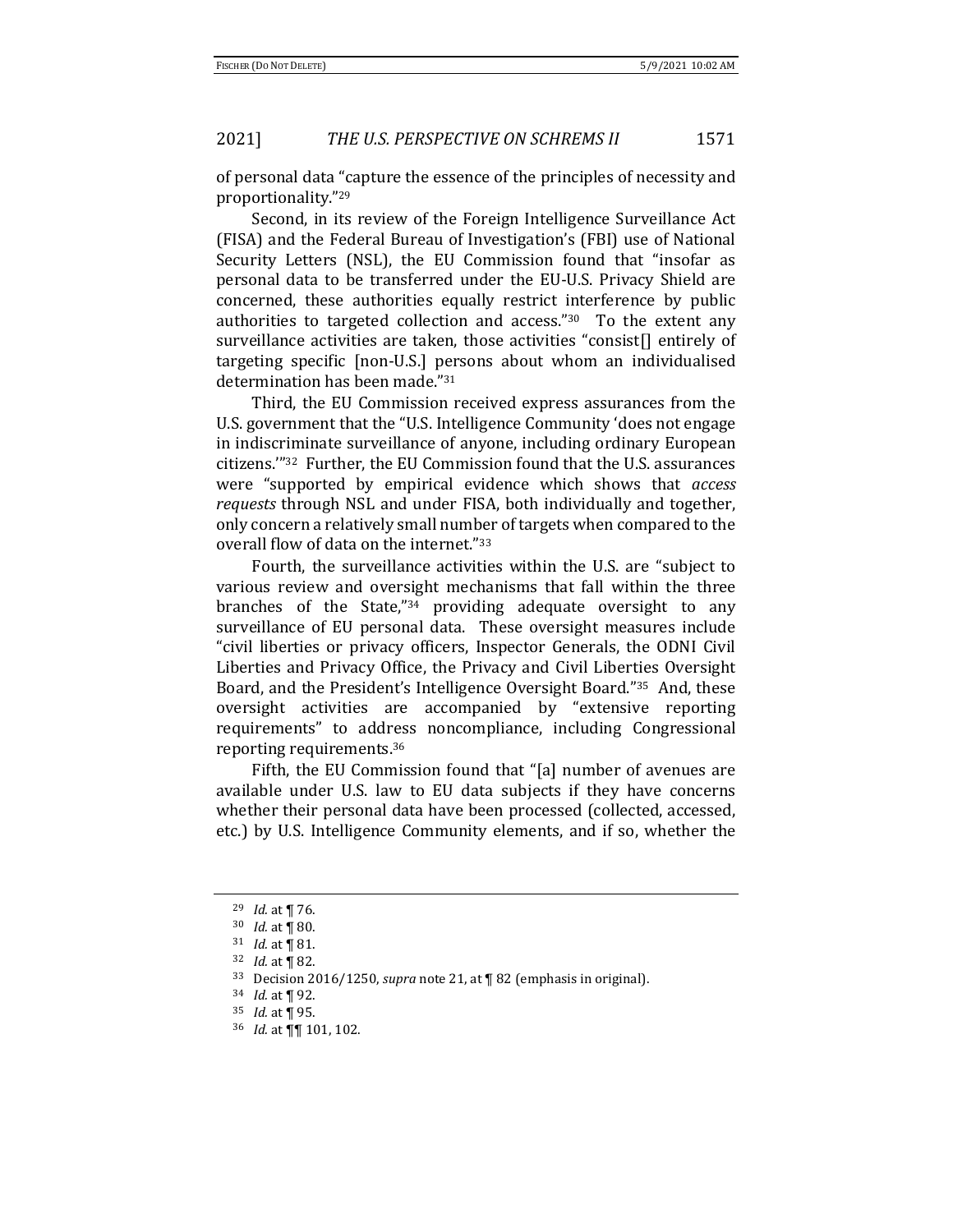limitations applicable in U.S. law have been complied with."37 Judicial redress against both the agencies and the individual actors within the agencies, plus the opportunity to learn of surveillance through the Freedom of Information Act (FOIA), combine to create sufficient safeguards for individuals to seek redress for any unlawful surveillance impacting their personal data.<sup>38</sup> In addition, the U.S. made commitments to appoint an Ombudsperson to investigate and address any noncompliance with the Shield principles.<sup>39</sup>

Based on its assessment of the current legal structure in the U.S., and assurances from the U.S. government, the EU Commission ultimately concluded that "the United States ensures effective legal protection against interferences by its intelligence authorities with the fundamental rights of the persons whose data are transferred from the Union to the United States under the EU-U.S. Privacy Shield."<sup>40</sup>

### III. THE ECJ'S DECISION IN *SCHREMS II*

In light of the holdings in *Schrems I*, Max Schrems, the plaintiff in both the *Schrems I* and *Schrems II* cases, reformulated his complaint to address Facebook's continued use of the SCCs to transfer personal data from the EU to the U.S. Again, the High Court of Ireland referred questions regarding the transfer of personal data from the EU to the U.S., specifically questioning the limitations of certain U.S. surveillance laws and the adequacy of the SCCs to ensure appropriate protections for personal data transferred.<sup>41</sup>

In many ways, the *Schrems II* decision feels like a reformulation of the *Schrems I* decision. First, the ECJ made clear that EU data protection regulations still apply both during and after the transfer of personal data from the EU to a third country.42 Further, the ECJ clarified that the future processing of the personal data for certain national security purposes does not negate the applicability of the GDPR to that personal data once transferred:

The possibility that the personal data transferred between two economic operators for commercial purposes might undergo, at the time of the transfer or thereafter, processing

<sup>37</sup> *Id.* at ¶ 111.

<sup>38</sup> *Id.* at ¶¶ 113, 114.

<sup>39</sup> Decision 2016/1250, *supra* note 21, at ¶¶ 117–22.

<sup>40</sup> *Id.* at ¶ 123.

<sup>41</sup> Case C-311/18, Data Prot. Comm'r v. Facebook Ir., Ltd., 2020 E.C.R. 559, ¶ 68, https://curia.europa.eu/juris/document/document.jsf?text=&docid=228677&pageInd ex=0&doclang=EN&mode=req&dir=&occ=first&part=1&cid=380028.

<sup>42</sup> *Id.* at ¶ 83.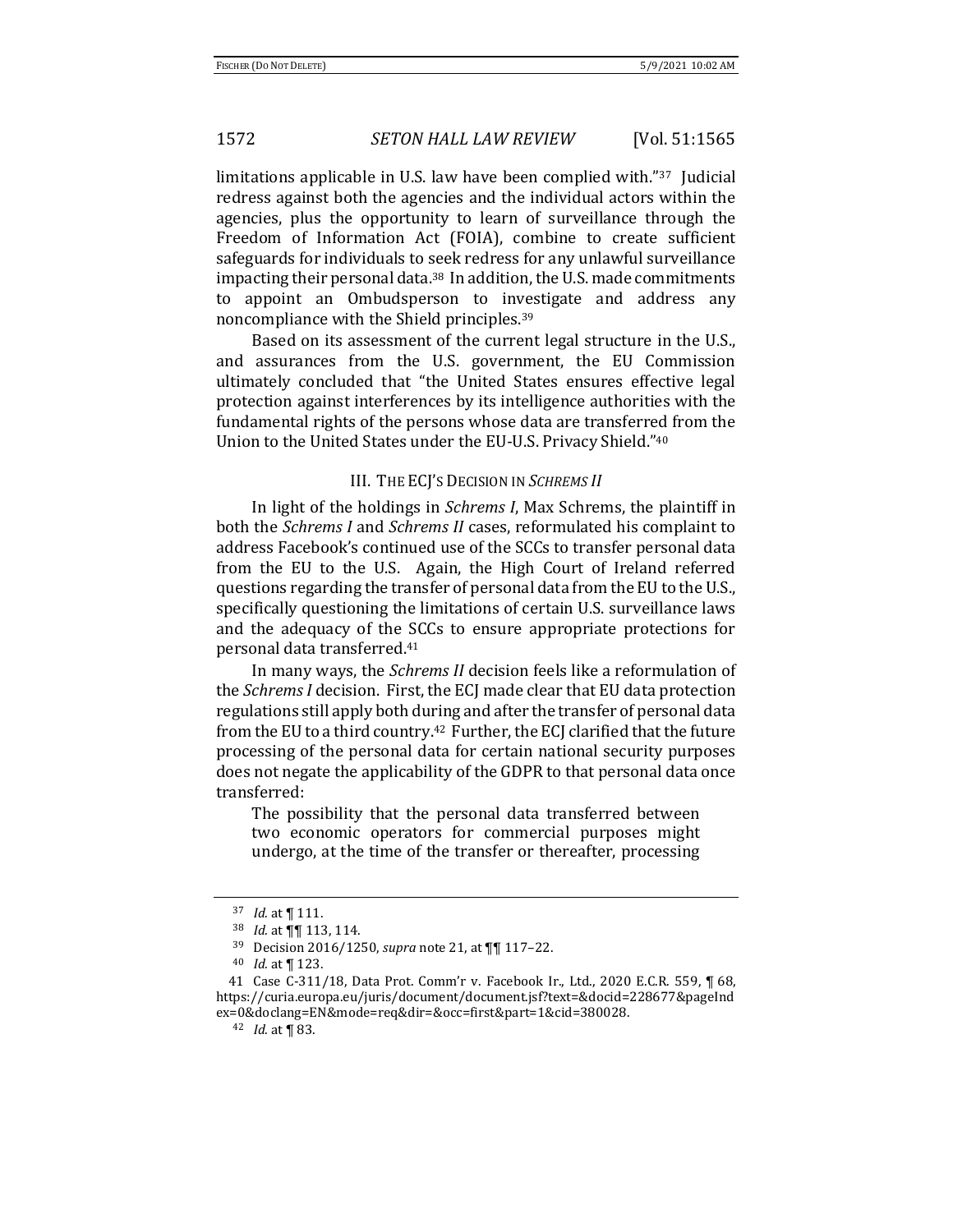for the purposes of public security, defence and State security by the authorities of that third country cannot remove that transfer from the scope of the GDPR.<sup>43</sup>

Second, the ECJ turned to the continued validity of the Standard Contractual Clauses, and emphasized that "the provisions of Chapter V of the GDPR are intended to ensure the continuity of that high level of protection where personal data is transferred to a third country."<sup>44</sup> Further, the GDPR provides that to the extent that a third country does not itself provide an adequate level of protection for personal data, then "the appropriate safeguards to be taken by the controller or processor . . . must 'compensate for the lack of data protection in a third country' in order to 'ensure compliance with data protection requirements and the rights of the data subjects appropriate to processing within the Union.'"<sup>45</sup>

The ECJ provided three factors to be used to assess whether a transfer under contractual clauses provides an adequate level of protection: "data subjects must be afforded appropriate safeguards, enforceable rights[,] and effective legal remedies."46 Ultimately, whether transfers are permitted under EU law is determined by whether data subjects "are afforded a level of protection essentially equivalent to that guaranteed within the EU by that regulation, read in the light of the Charter."<sup>47</sup>

Applying these factors to the SCCs, the ECJ clarified that the SCCs are a general document, and do not apply or address any specific third country's legal adequacy.48 Further, since the SCCs are a contractual agreement between two parties, the responsibility of confirming the adequacy of their use lies with the

controller or processor to verify, on a case-by-case basis and, where appropriate, in collaboration with the recipient of the data, whether the law of the third country of destination ensures adequate protection, under EU law, of personal data transferred pursuant to standard data protection clauses, by providing, where necessary, additional safeguards to those offered by those clauses.<sup>49</sup>

<sup>43</sup> *Id.* at ¶ 86.

<sup>44</sup> *Id.* ¶ 93.

<sup>45</sup> *Id.* ¶ 95 (citing GDPR, *supra* note 2, at Recital 108).

<sup>46</sup> *Id*. ¶ 103.

<sup>47</sup> Case C-311/18, Data Prot. Comm'r v. Facebook Ir., Ltd., 2020 E.C.R. 559, at  $\P$  105.

<sup>48</sup> *Id*. ¶ 133.

<sup>49</sup> *Id*. ¶ 134.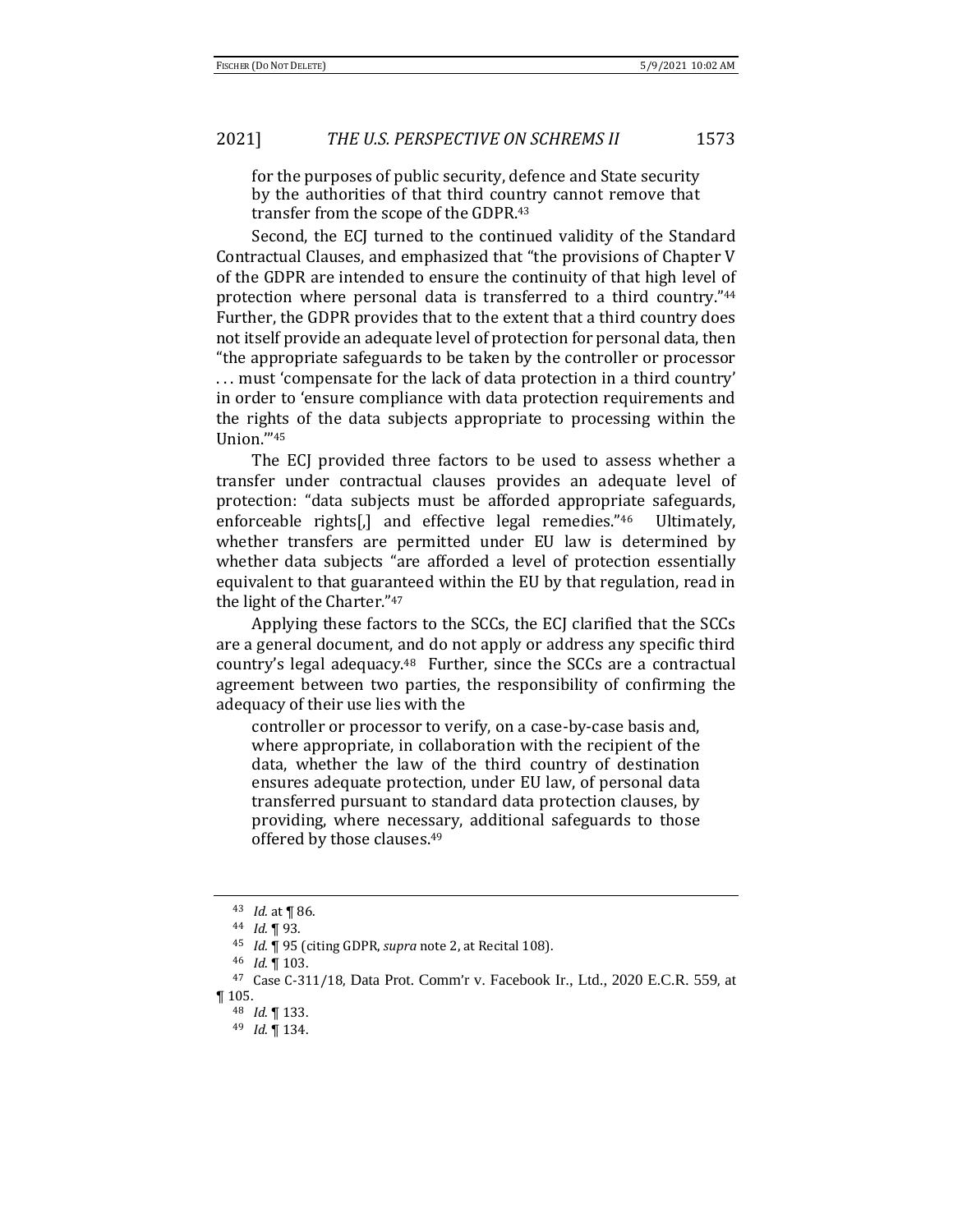As such, the obligation of confirming the valid use of the SCCs in the transfer of personal data from the EU to a third country is solely placed on the parties to the SCCs themselves. The ECJ expressly directs "the controller established in the European Union and the recipient of personal data to satisfy themselves that the legislation of the third country of destination enables the recipient to comply with the standard data protection clauses in the annex to the SCC Decision."<sup>50</sup>

Third, the ECJ, somewhat on its own initiative, assessed the validity of the EU-U.S. Privacy Shield, ultimately holding that it was an invalid mechanism to transfer personal data under the GDPR.51 Initially, the ECJ recognized that similar to the Safe Harbor Decision, the EU-U.S. Privacy Shield provides primacy to U.S. national security, public interest, and law enforcement requirements over the principles laid down in the Privacy Shield.52 And, in order for that primacy to be valid under the GDPR, it must be proportionate and limited to what is strictly necessary to obtain goals associated with the personal data processing. The ECJ states that

in order to satisfy the requirement of proportionality according to which derogations from and limitations on the protection of personal data must apply only in so far as is strictly necessary, the legislation in question which entails the interference must lay down clear and precise rules governing the scope and application of the measure in question and imposing minimum safeguards, so that the persons whose data has been transferred have sufficient guarantees to protect effectively their personal data against the risk of abuse. It must, in particular, indicate in what circumstances and under which conditions a measure providing for the processing of such data may be adopted, thereby ensuring that the interference is limited to what is strictly necessary.<sup>53</sup>

As applied to the U.S. surveillance laws, the ECJ held that "Section 702 of the FISA does not indicate any limitations on the power it confers to implement surveillance programmes for the purposes of foreign intelligence or the existence of guarantees for non-U.S. persons potentially targeted by those programmes."54 Further, the ECJ held that

PPD-28 does not grant data subjects actionable rights before the courts against the US authorities. Therefore, the Privacy

<sup>50</sup> *Id*. ¶ 141.

<sup>51</sup> *Id*. ¶ 201.

<sup>52</sup> *Id*. ¶ 164.

<sup>53</sup> Case C-311/18, Data Prot. Comm'r v. Facebook Ir., Ltd., 2020 E.C.R. 559, at ¶ 176.

<sup>54</sup> *Id*. ¶ 180.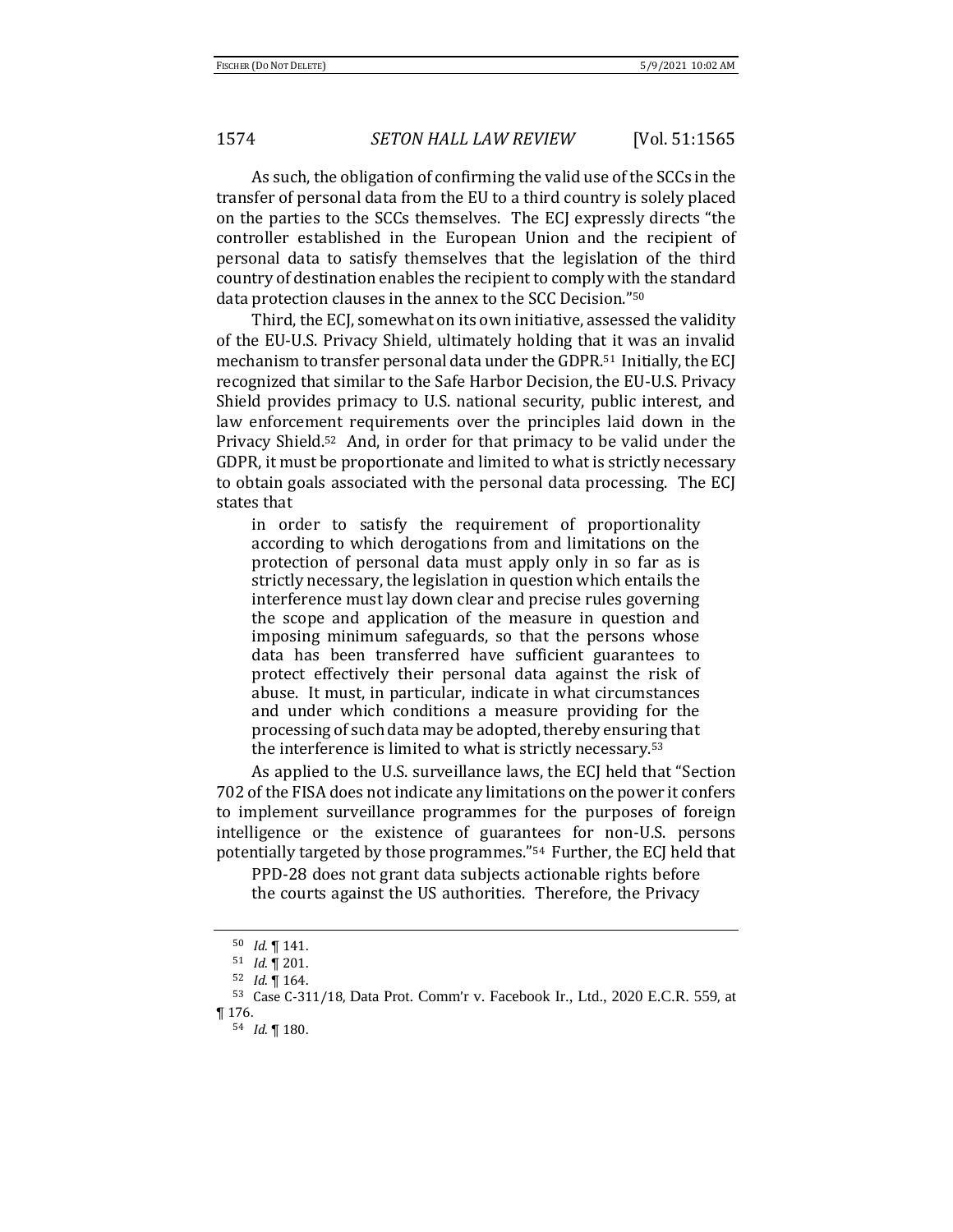Shield Decision cannot ensure a level of protection essentially equivalent to that arising from the Charter, contrary to the requirement in Article 45(2)(a) of the GDPR that a finding of equivalence depends, inter alia, on whether data subjects whose personal data are being transferred to the third country in question have effective and enforceable rights.<sup>55</sup>

Ultimately, in invalidating the EU-U.S. Privacy Shield, the ECJ held that "neither Section 702 of the FISA, nor EO 12333, read in conjunction with PPD-28, correlates to the minimum safeguards resulting, under EU law, from the principle of proportionality, with the consequence that the surveillance programs based on those provisions cannot be regarded as limited to what is strictly necessary."<sup>56</sup>

### IV. THE RESPONSE TO *SCHREMS II*

The ECJ's decision in *Schrems II* launched a grenade into an already tense and impactful area of the law. With economic pressures to allow the continued exchange of personal data between the U.S. and the EU, both the U.S. and the EU immediately signaled a desire to address the concerns raised in *Schrems II* and work toward a solution.

#### A. *The EU Response*

The European Data Protection Board (EDPB) and the European Data Protection Supervisor (EDPS), the EU agencies charged with oversight of the GDPR, generally welcomed the decision as a reaffirmation of the need to protect personal data both within and outside of the EU.57 The EDPB expressly stated that

EDPB intends to continue playing a constructive part in securing a transatlantic transfer of personal data that benefits EEA citizens and organisations and stands ready to provide the European Commission with assistance and guidance to help it build, together with the U.S., a new framework that fully complies with EU data protection law.<sup>58</sup>

<sup>55</sup> *Id*. ¶ 181.

<sup>56</sup> *Id*. ¶ 184.

<sup>57</sup> Press Release, EDPS Statement Following the Court of Justice Ruling in Case C-311/18 Data Protection Commissioner v Facebook Ireland Ltd and Maximilian Schrems ("Schrems II"), European Data Protection Supervisor, (July 17, 2020), https://edps.europa.eu/press-publications/press-news/press-releases/2020/edpsstatement-following-court-justice-ruling-case\_en; Press Release, Statement on the Court of Justice of the European Union Judgment in Case C-311/18––Data Protection Commissioner v Facebook Ireland and Maximillian Schrems, Eur. Data Prot. Bd. (July 17, 2020), https://edpb.europa.eu/sites/edpb/files/files/file1/edpb\_statement\_202007 17\_cjeujudgmentc-311\_18\_en.pdf [hereinafter EDPB Statement].

<sup>58</sup> EDPB Statement, *supra* note 57, at 2.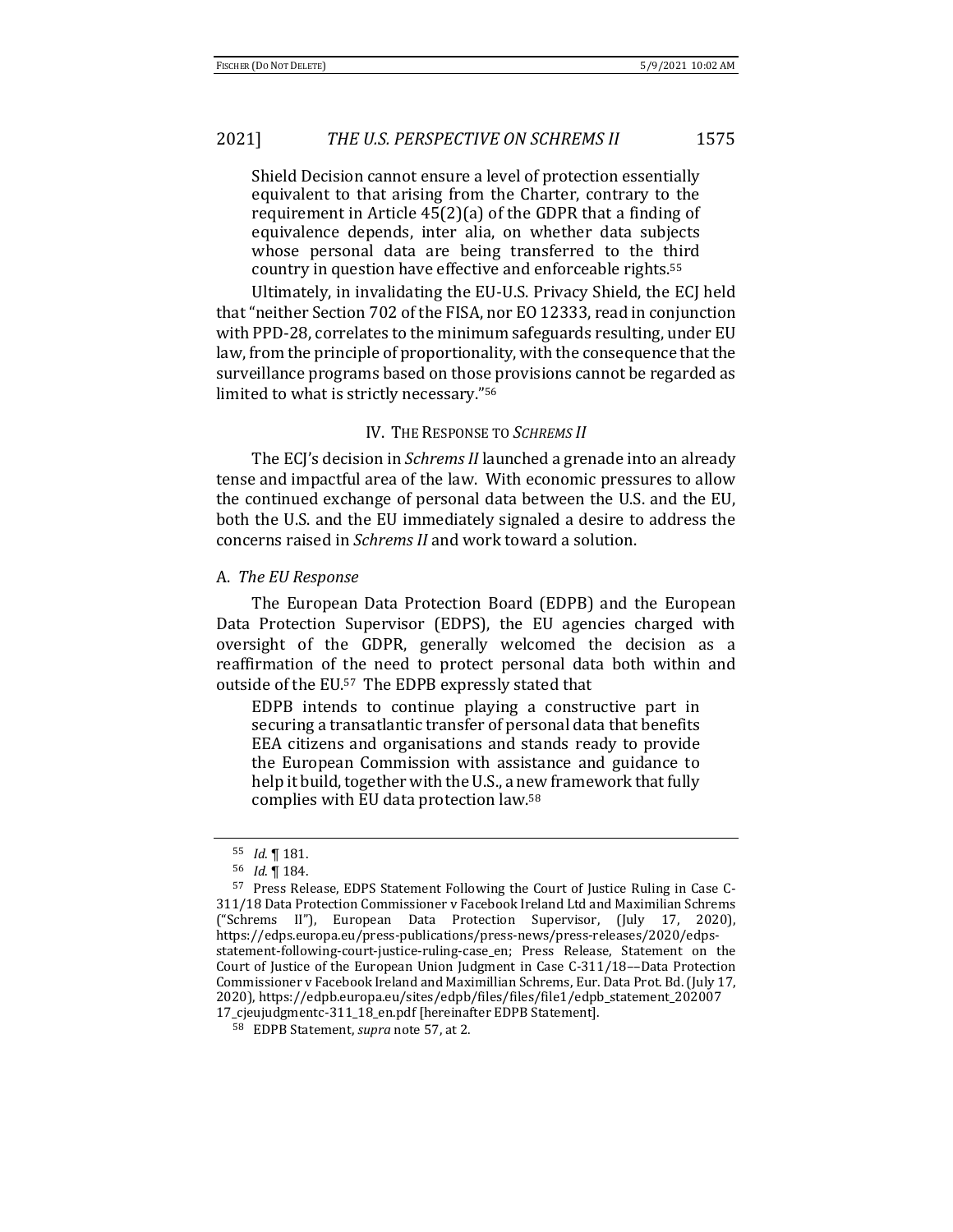In an effort to provide clarity to the impact of the *Schrems II* decision, the EDPB provided a "Frequently Asked Questions" document,<sup>59</sup> which addressed the many questions posed by supervisory authorities and businesses. The EDPB clarified that the *Schrems II* decision was not limited in application only to transfers under the SCCs and the Privacy Shield: "the threshold set by the Court also applies to all appropriate safeguards under Article 46 GDPR used to transfer data from the EEA to any third country."60 Further, the EDPB reiterated that as it relates to reviewing whether adequate safeguards are in place to permit the continued transfer of personal data, "it is the primary responsibility of the data exporter and the data importer to make this assessment, and to provide necessary supplementary measures."<sup>61</sup>

In supplemental Recommendations,<sup>62</sup> the EDPB provided a "roadmap" and additional guidance on tools that controllers and processors can implement as supplementary measures to ensure adequate protections for transferred personal data.63 The EDPB explains that "'supplementary measures' are by definition supplementary to the safeguards the Article 46 GDPR transfer tool already provides."<sup>64</sup> Further, "supplementary measures may have a contractual, technical or organisational nature. Combining diverse measures in a way that they support and build on each other may enhance the level of protection and may therefore contribute to reaching EU standards."65 Examples of supplementary measures include encryption, pseudonymization, and split or multi-party processing.<sup>66</sup>

Even in light of this guidance, the EU continues to assess the validity of cross-border data transfers under *Schrems II*. Individual EU member states have also weighed in on this influential decision. Within a week of the release of the ECJ's decision, Member State Supervisory

<sup>59</sup> *See Frequently Asked Questions on the Judgment of the Court of Justice of the European Union in Case C-311/18––Data Protection Commissioner v Facebook Ireland Ltd and Maximillian Schrems*, EUROPEAN DATA PROT. BD. (July 23, 2020), https://edpb.europa.eu/sites/edpb/files/files/file1/20200724\_edpb\_faqoncjeuc3111 8\_en.pdf.

<sup>60</sup> *Id*. at 2.

<sup>61</sup> *Id*. at 5.

<sup>62</sup> *See Recommendations 01/2020 on Measures that Supplement Transfer Tools to Ensure Compliance with the EU Level of Protection of Personal Data*, EUR. DATA PROT. BD. (Nov. 10, 2020), https://edpb.europa.eu/sites/edpb/files/consultation/edpb\_ recommendations\_202001\_supplementarymeasurestransferstools\_en.pdf.

<sup>63</sup> *Id*. ¶ 6.

<sup>64</sup> *Id*. ¶ 45.

<sup>65</sup> *Id*. ¶ 47.

<sup>66</sup> *Id*. at Annex 2.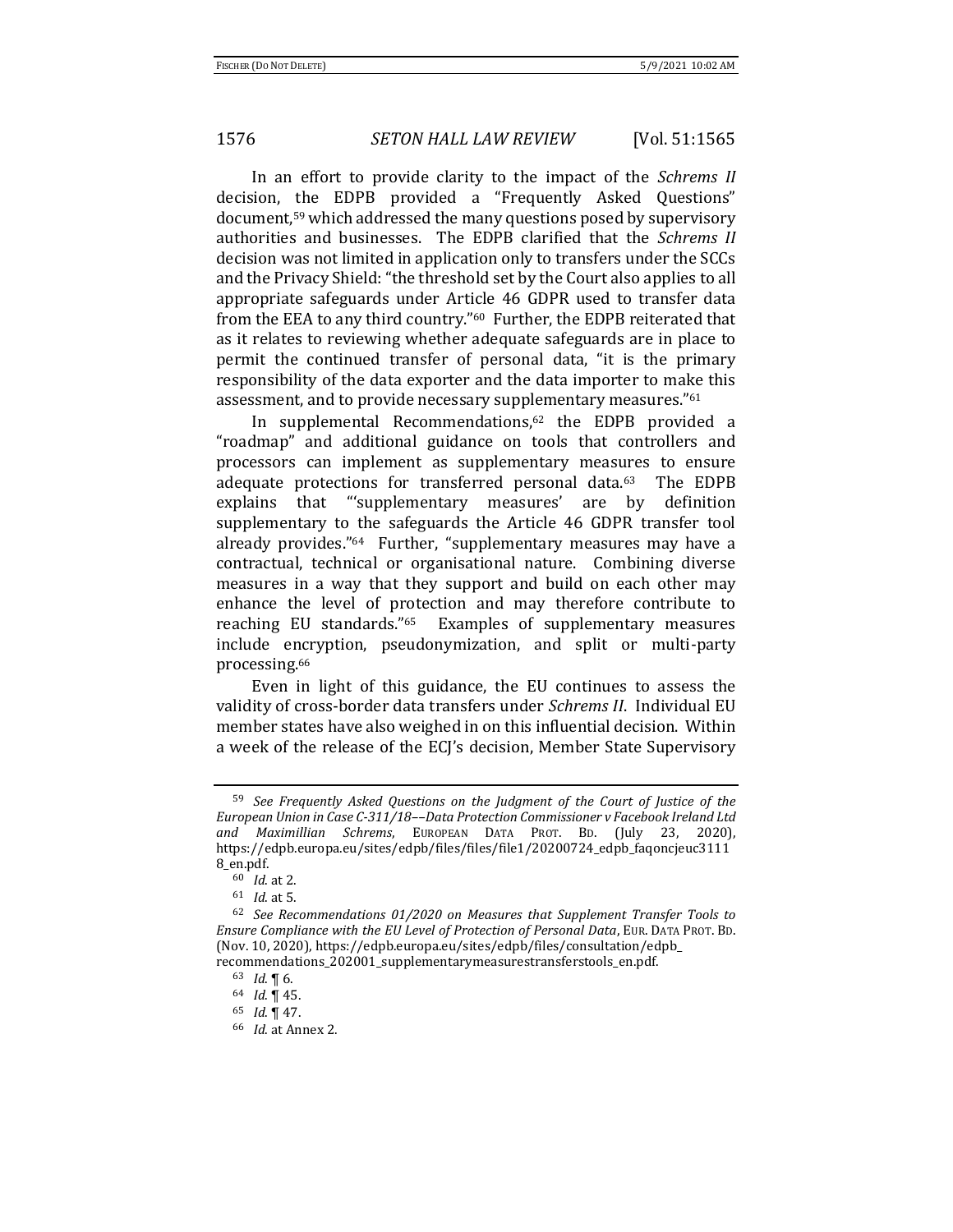Authorities began to weigh in with varying responses. Certain Member States affirmed the ruling but pledged to work with companies to develop solutions to the invalidation of the EU-U.S. Privacy Shield.67 Yet other Member States, notably Germany and Ireland, called into question the continued transfer of personal data to the U.S.<sup>68</sup> The Berlin Commissioner for Data Protection and Freedom of Information went so far as to advise companies to transfer all personal data to Europe and process only within Europe.<sup>69</sup>

#### B. *The U.S. Response*

The U.S., like the EU, immediately issued responses to *Schrems II*. U.S. Secretary of Commerce Wilbur Ross issued a statement expressing that he was "disappointed" in the decision, but reiterated that the U.S.

w[ould] remain in close contact with the European Commission and European Data Protection Board on this matter and hope[s] to be able to limit the negative consequences to the \$7.1 trillion transatlantic economic relationship that is so vital to our respective citizens, companies, and governments.<sup>70</sup>

Further, in September 2020, the U.S. Department of Commerce, in conjunction with the Department of Justice and the Office of the Director of National Intelligence issued a white paper, "Information on U.S. Privacy Safeguards Relevant to SCCs and Other EU Legal Bases for EU-U.S. Data Transfers after Schrems II".71 The White Paper addressed

<sup>69</sup> *Nach "Schrems II*"*: Europa braucht digitale Eigenständigkeit*, DPA BERLIN (July 17, 2020), https://www.datenschutz-berlin.de/fileadmin/user\_upload/pdf/presse mitteilungen/2020/20200717-PM-Nach\_SchremsII\_Digitale\_Eigenstaendigkeit.pdf.

<sup>70</sup> Press Release, U.S. Dep't. of Commerce, U.S. Sec'y of Commerce Wilbur Ross Statement on *Schrems II* Ruling and the Importance of EU-U.S. Data Flows (July 16, 2020), https://2017-2021.commerce.gov/index.php/news/press-releases/2020/07/ us-secretary-commerce-wilbur-ross-statement-schrems-ii-ruling-and.html.

<sup>71</sup> U.S. DEP'T OF COMMERCE ET AL., INFORMATION ON U.S. PRIVACY SAFEGUARDS RELEVANT TO SCCS AND OTHER EU LEGAL BASES FOR EU-U.S. DATA TRANSFERS AFTER *SCHREMS II* (2020),

<sup>67</sup> *See, e.g.*, *Updated ICO statement on the judgment of the European Court of Justice in the Schrems II case*, INFO. COMM'RS OFFICE (July 20, 2020), https://ico.org.uk/about-theico/news-and-events/news-and-blogs/2020/07/updated-ico-statement-on-thejudgment-of-the-european-court-of-justice-in-the-schrems-ii-case.

<sup>68</sup> *See, e.g.*, *DPC statement on CJEU decision*, DATA PROT. COMM'N (July 16, 2020), https://www.dataprotection.ie/en/news-media/press-releases/dpc-statement-cjeudecision (noting that the EJC "ruled that the SCCs transfer mechanism used to transfer data to countries worldwide is, in principle, valid, although it is clear that, in practice, the application of the SCCs transfer mechanism to transfers of personal data to the United States is now questionable"); *Schwere Zeiten für den internationalen Datenaustausch*, DPA HAMBURG (July 16, 2020), https://datenschutz-hamburg.de/ pressemitteilungen/2020/07/2020-07-16-eugh-schrems.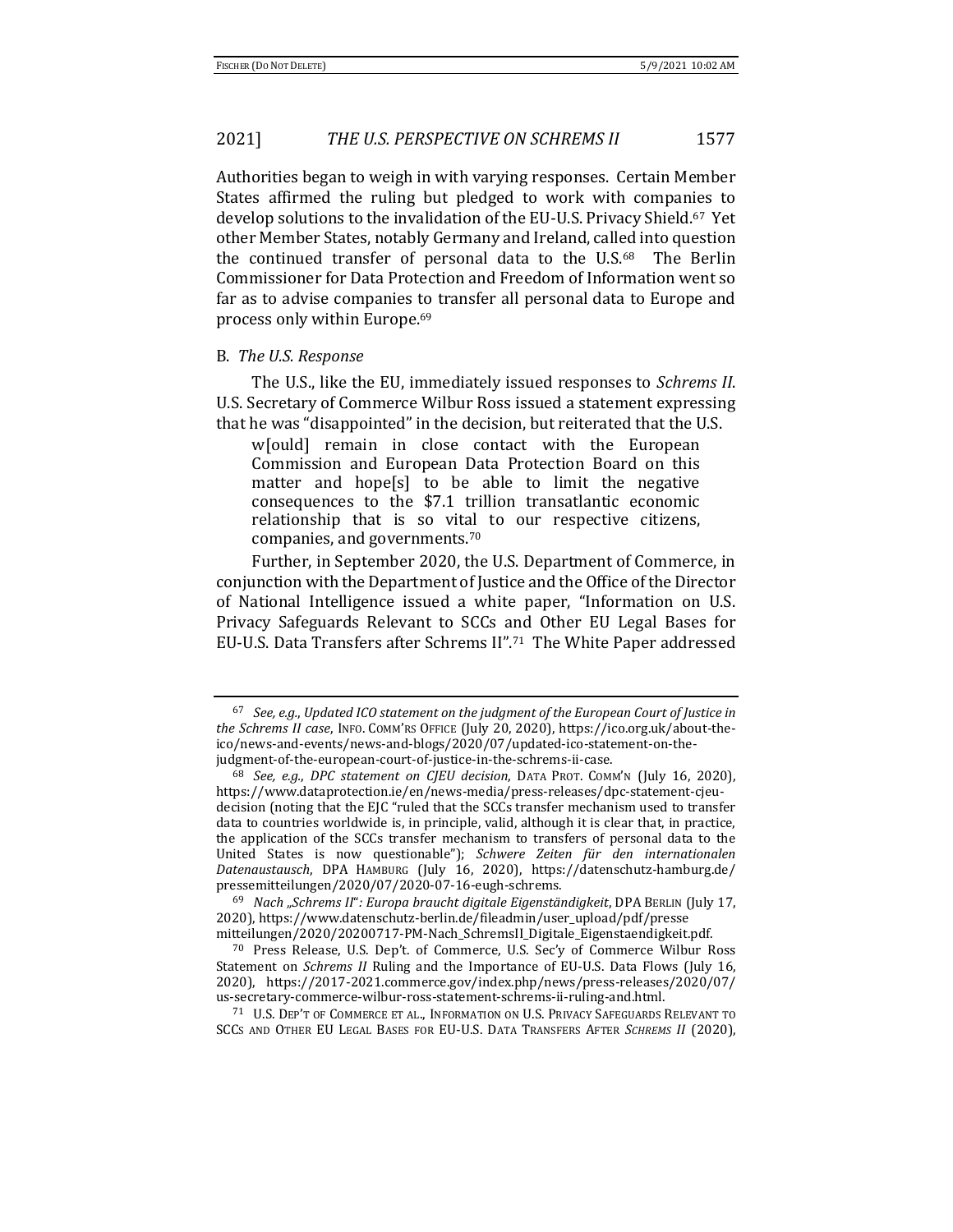three key areas. First, many companies are not subject to laws that would permit the U.S. Intelligence Community to access the data collected and processed.72 Second, information collected by the Intelligence Community is often shared between the U.S. and the EU as part of diplomatic relations.73 Third, the U.S. legal framework maintains privacy protections that restrict governmental access to personal information.<sup>74</sup>

The White Paper directly addressed two of the key sources relied on by the ECJ's *Schrems II* decision: Executive Order 12333 (EO 12333) and Section 702 of the Foreign Intelligence Surveillance Act (FISA § 702).75 First, the White Paper dismissed summarily the risks associated with EO 12333, which it stated relates to general surveillance matters and provides no specifics related to accessing personal information collected and stored by private companies.<sup>76</sup>

Second, the White Paper provides analysis of FISA § 702, which permits the U.S. government to conduct targeted surveillance of non-U.S. citizens located outside of the U.S.<sup>77</sup> Surveillance requests under FISA § 702 relate only to communications obtained via the assistance of an electronic communications service provider. The White Paper highlighted that FISA § 720 establishes a judicial process regarding data acquisition for non-U.S. persons. And "the overwhelming majority of companies have never received orders to disclose data under FISA § 702 and have never otherwise provided personal data to U.S. intelligence agencies."<sup>78</sup>

Further, before U.S. surveillance agencies can obtain information under FISA § 720, they must obtain approval from the Foreign Intelligence Surveillance Court (FISA Court) and the surveillance agency must inform the service provider.<sup>79</sup> The FISA Court ensures that U.S. surveillance is "targeted," and limits the "purpose of the surveillance to a specified type of foreign surveillance."80 Further, the White Paper

https://www.commerce.gov/sites/default/files/2020-09/SCCsWhitePaper FORMATTEDFINAL508COMPLIANT.PDF [hereinafter WHITE PAPER].

<sup>72</sup> *Id.*

<sup>73</sup> *Id.*

<sup>74</sup> *Id.*

<sup>75</sup> *Id.* at 2.

<sup>76</sup> WHITE PAPER, *supra* note 71, at 2.

<sup>77</sup> *Id.* at 2.

<sup>78</sup> *Id.*

<sup>79</sup> *Id.* at 6–7.

<sup>80</sup> *Id.*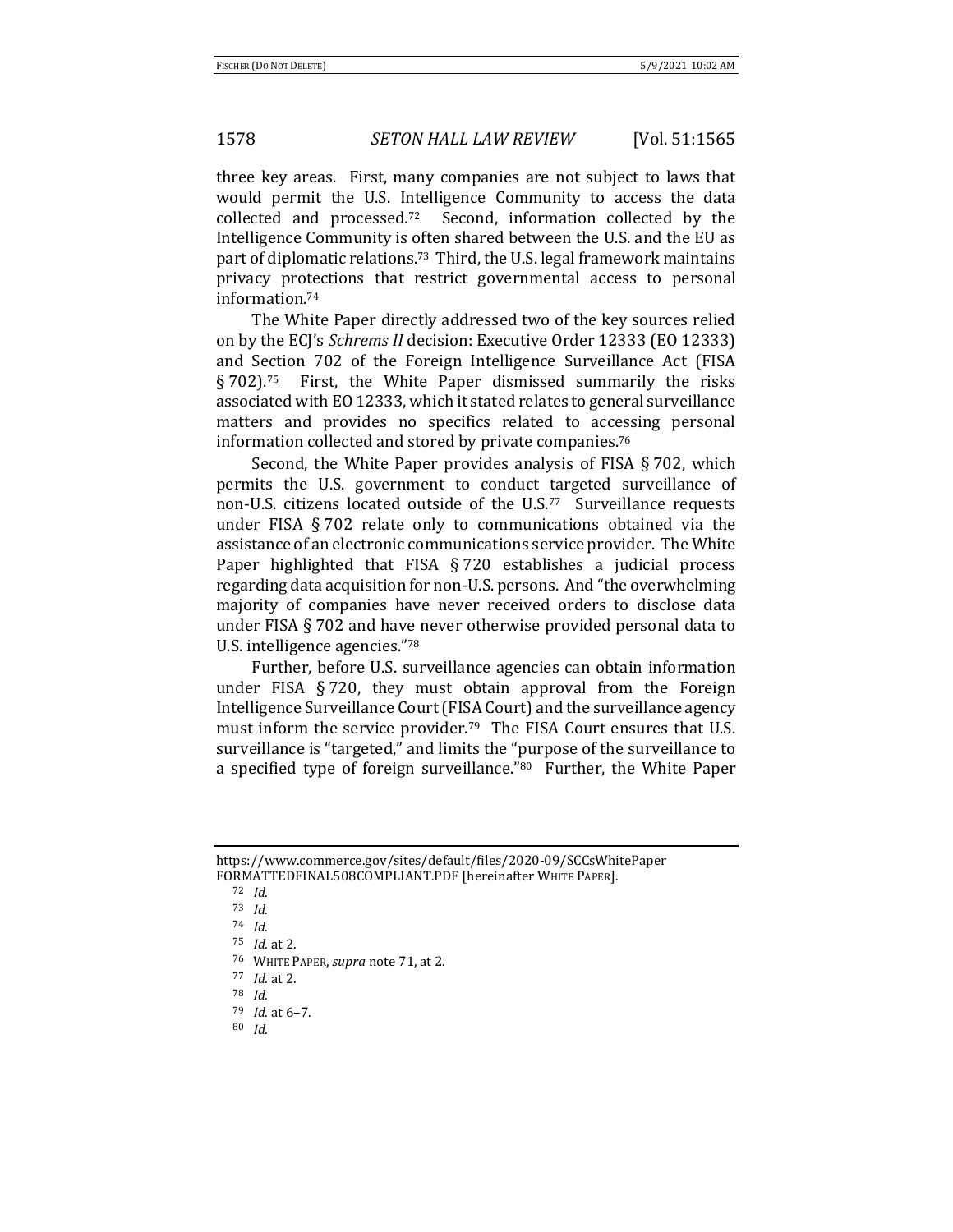makes clear that "[t]he government must record in every case the reasons a specific person was targeted."<sup>81</sup>

Continuing to highlight the deficiencies in the ECJ's analysis, the White Paper infers that the ECJ took theoretical possibilities to be truths, which distorted the view of U.S. surveillance laws:

The theoretical possibility that a U.S. intelligence agency could unilaterally access data being transferred from the EU without the company's knowledge is no different than the theoretical possibility that other governments' intelligence agencies, including those of EU Member States, or a private entity acting illicitly, might access the data. Moreover, this theoretical possibility exists with respect to data held anywhere in the world, so the transfer of data from the EU to the United States in particular does not increase the risk of such unilateral access to EU citizens' data.<sup>82</sup>

The White Paper directly addresses a concern raised by the ECJ, "namely, whether U.S. law provides individual redress for violations of the FISA 702 program."83 The White Paper outlined a number of redress mechanisms, including the FISA statute itself, which provides individuals with the ability to seek compensatory and punitive damages, and the Electronic Communications Privacy Act, which "provides a separate cause of action for compensatory damages and attorney's fees against the government for willful violations of various FISA provisions."<sup>84</sup>

Finally, the White Paper outlined the measures taken since 2017, when Congress considered whether to reauthorize FISA. Specifically, Congress removed the ability to seek communications "about" an individual, and instead limited communication collections to only those that are to or from the individual targeted by surveillance. This change "reduces the potential for collection of personal data of EU (and other non-U.S.) citizens because their communications now may no longer be acquired under FISA 702 solely because a communication contains a reference to a lawfully tasked selector."<sup>85</sup>

Additionally, Congress passed amendments in 2018 that incorporated additional privacy protections into data collections under FISA § 702. These amendments included annual certifications of more targeted data collection, increasing the agencies required to maintain a

<sup>81</sup> *Id.* at 8.

<sup>82</sup> *Id.* at 3.

<sup>83</sup> WHITE PAPER, *supra* note 71, at 12.

<sup>84</sup> *Id.*

<sup>85</sup> *Id.* at 14.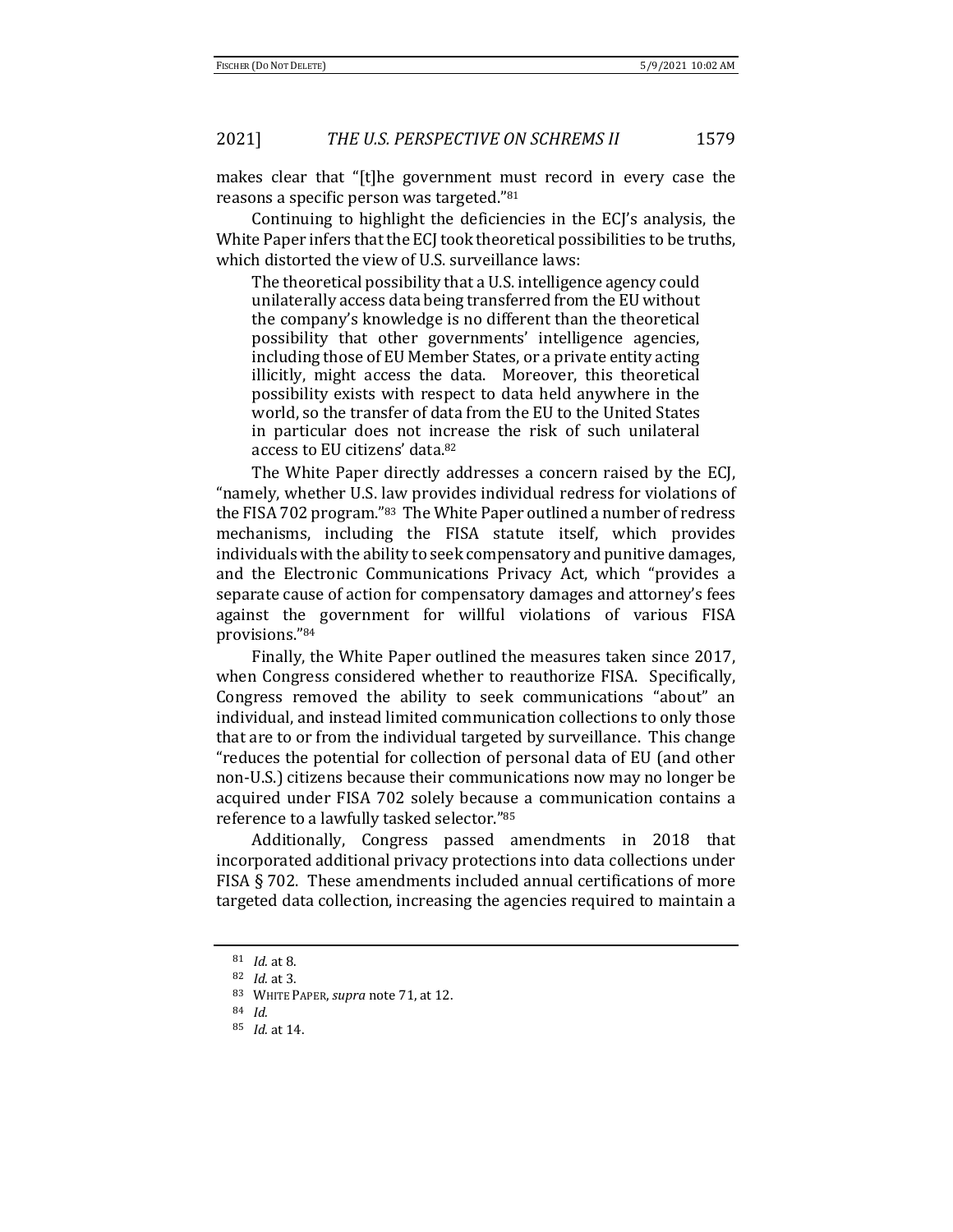Privacy and Civil Liberties Officer, and heightened reporting requirements.86 The White Paper encourages companies to be aware of, and use, these amendments to demonstrate that privacy protections are upheld for personal data transferred from the EU to the U.S.<sup>87</sup>

Overall, the White Paper seeks to refute the ECJ's conclusions regarding U.S. surveillance law. In fact, the White Paper highlights that there are numerous protections within the U.S. legal system that the ECJ did not address in its decision:

There are numerous other privacy safeguards in this area of U.S. law, not discussed by the ECJ in its review of Commission Decision 2016/1250 in *Schrems II*, that ensure that U.S. intelligence agencies' access to data is based on clear and accessible legal rules, proportionate access to data for legitimate purposes, supervision of compliance with those rules through independent and multi-layered oversight, and effective remedies for violations of rights.<sup>88</sup>

Ultimately, this response sought to provide clarity into the U.S. legal system and directly refute many assertions made in the ECJ decision and in lower court decisions related to U.S. surveillance law.

## V. MOVING FORWARD: THE FUTURE OF LEGAL SOVEREIGNTY WITH CROSS-BORDER DATA TRANSFERS

*Schrems I* and *Schrems II* expose the challenges in applying one region's legal framework to data that flows freely across borders and around the world. The ECJ's approach creates two inherent oppositions to explore, one practical and one legal. On the practical side, the ECJ decision places a hard border on a borderless digital domain. On the legal side, the ECJ decision attempts to apply EU law beyond its borders in a strong, extraterritorial manner. Each is explored in turn below.

The Internet, and technology in general, have benefited from years, if not decades, of uninhibited growth and development. Many of the largest technology companies today (i.e., Apple, Google, and Facebook) sit in historically unregulated industries, or at most very lightly regulated. Because companies have been free to collect data, including personal data, with few restrictions, these companies have built infrastructures that span borders and seamlessly move data between various regions on any given day.

Ultimately, this decision, which is forcing companies to move data processing activities within the EU borders, could lead to the exclusion

<sup>86</sup> *Id.*

<sup>87</sup> *Id.* at 15.

<sup>88</sup> *Id.* at 22.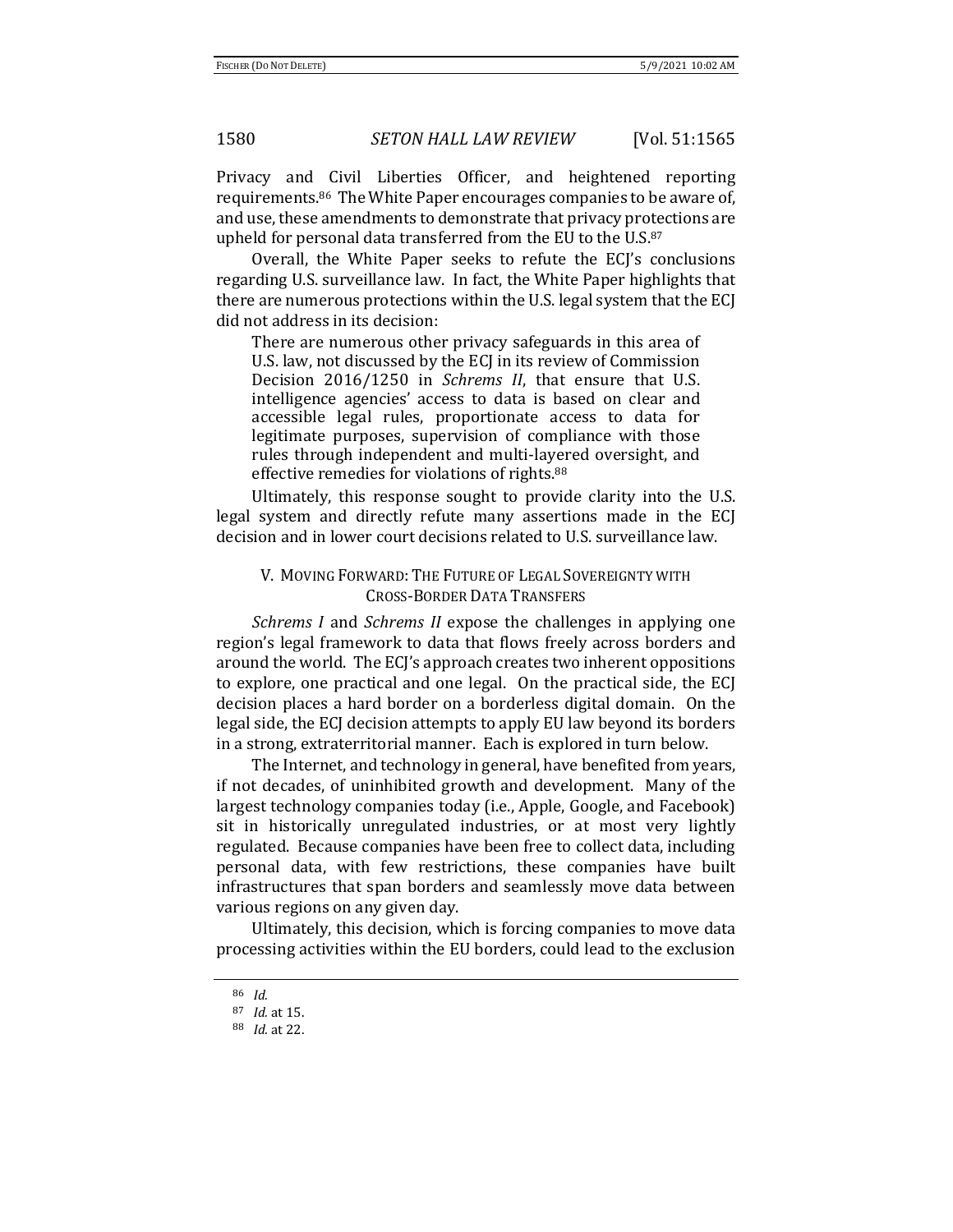of the EU from innovative services and new technologies. In essence, the ECJ's decision could become a nontariff barrier to trade that isolates the EU economy and hinders its global participation.<sup>89</sup>

In addition, it is dangerous for one jurisdiction to opine on the application and breadth of another country's legal infrastructure. While there are certainly instances where a court or regulatory authority will address another jurisdiction's law, it is generally accepted that the court will also accept the holdings and assertions made by that jurisdiction and will not conduct its own de novo review of the other jurisdiction's law.<sup>90</sup>

In *Schrems II*, the ECJ conducted a "cursory, and frequently unclear," review of U.S. surveillance law, and used that review to invalidate an influential international agreement between two strong economic regions.<sup>91</sup> This resulted in a lack of true clarity as to the ECJ's real concerns with the continued transfer of personal data to the U.S. For example, "it is not apparent what aspects of section 702 expand collection beyond what is strictly necessary or lack minimum safeguards. The court's incomplete analysis therefore provides little guidance regarding the validity of current and future adequacy decisions."<sup>92</sup>

Further, because of the more macro-level review, the ECJ did not necessarily understand the global picture of surveillance law in the U.S. and the intended limitations on those laws that attempt to address privacy concerns. By finding, in essence, that U.S. surveillance law and EU data protection requirements are per se incompatible, the ECJ failed to recognize areas where compatibility either already exists or could more easily be found between the two regions.

The ECJ's continual invalidation of the agreements between the EU Commission and the U.S. as it relates to personal data transfers appears to be driven by cursory reviews that do not include a deep dive into, or complete understanding, of the U.S. law at issue. As such, the ECJ is creating an increasingly high burden for the EU Commission and the U.S. in order to facilitate the continued growth of mutually beneficial trade between the two regions.

<sup>89</sup> Elisabeth Meddin, *The Cost of Ensuring Privacy: How the General Data Protection Regulation Acts as a Barrier to Trade in Violation of Articles XVI and XVII of the General Agreement on Trade in Services*, 35 AM. U. INT'L L. REV. 997, 1017–18 (2020).

<sup>90</sup> *See*, Andrew T. Guzman, *Determining the Appropriate Standard of Review in WTO Disputes*, 42 CORNELL INT'L L.J. 46, 53 (2009).

<sup>91</sup> *Court of Justice of the European Union Invalidates the EU-U.S. Privacy Shield*––*Case C-311/18,* Data Prot. Comm'r v. Facebook Ireland Ltd., *ECLI:EU:2020:559 (July 16, 2020)*, 134 HARV. L. REV. 1567, 1571 (2021).

<sup>92</sup> *Id.*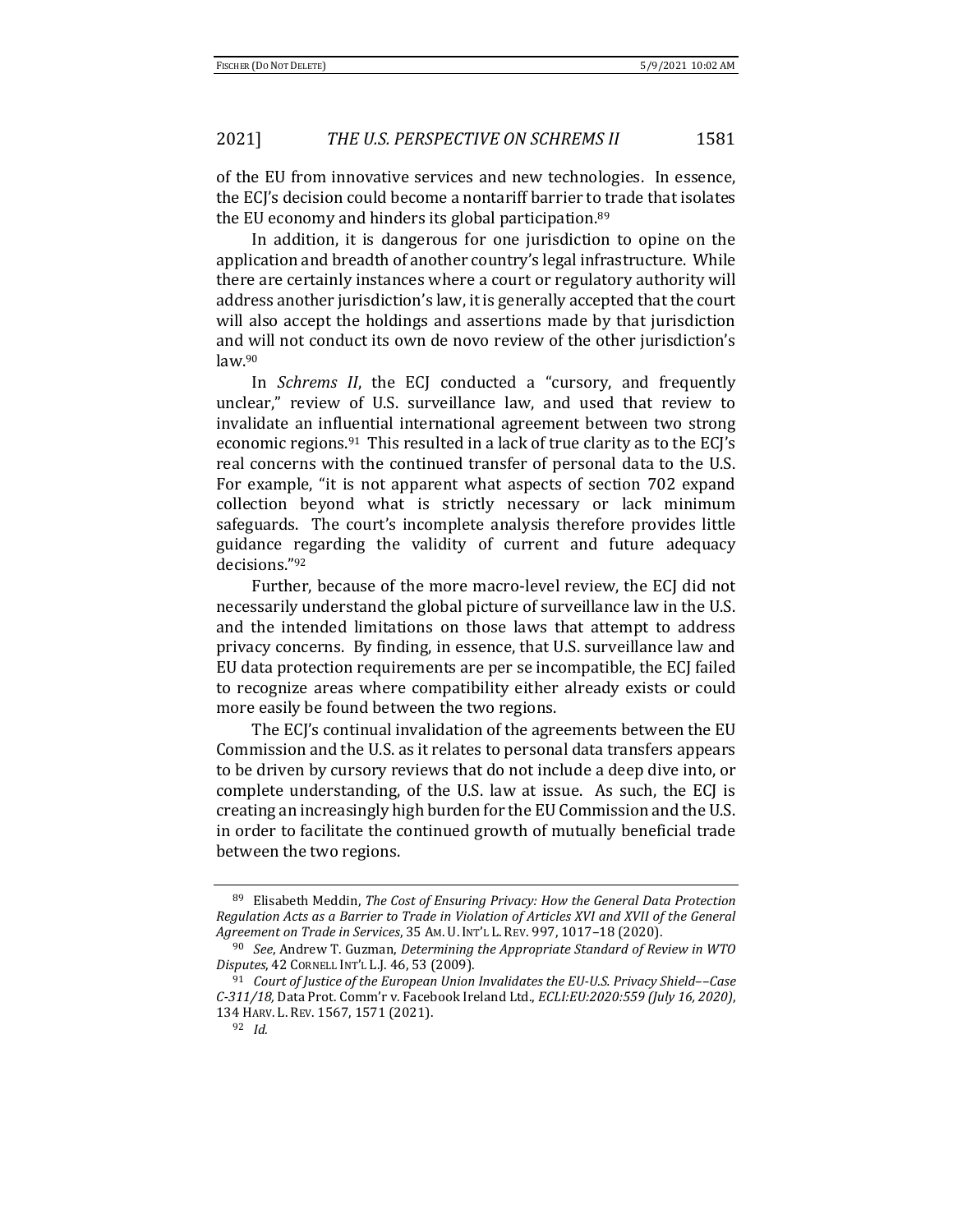Additionally, the ECJ's decision does not recognize that within EU law itself, there are exceptions for access to personal data by public authorities for national security, public interest, and police activities. The GDPR expressly recognizes these exceptions: "This Regulation does not apply to the processing of personal data . . . by competent authorities for the purposes of the prevention, investigation, detection[,] or prosecution of criminal offences[,] or the execution of criminal penalties, including the safeguarding against and the prevention of threats to public security."<sup>93</sup> And, "[t]his Regulation does not apply to the processing of personal data by the Member States when carrying out activities in relation to the common foreign and security policy of the Union."<sup>94</sup>

As such, even under EU law, the activities outlined by the ECJ as incompatible with data protection requirements may, in fact, be conducted by EU Member States themselves. The ECJ does rely on its conclusion that the U.S. surveillance laws are not "necessary and proportionate" to balance an adequate level of protection for personal data while permitting activities necessary for national security.95 Yet, the question remains if that is a true assessment of the complete legal infrastructure in the U.S. regarding the application of U.S. surveillance laws and whether the ECJ in the best position to make that assessment.

In essence, the ECJ's decision illustrates the dangers of one country opining on another country's legal infrastructure. This is, even more, the case here, where the ECJ made findings directly adverse to the assertions made by the U.S. government, both in response to *Schrems II* and in its discussions with the EU Commission in the drafting and adoption of the EU-U.S. Privacy Shield. This leaves an awkward path for the EU and the U.S. to move forward: if the ECJ will not accept the current representations by the U.S. government, what will it accept?

### VI. CONCLUSION

Ultimately, the ECJ's decision in *Schrems II* highlights the challenges in creating regulatory and legal approaches that ensure that privacy protections are adequately upheld while also recognizing, and respecting, the law of different jurisdictions. The ECJ has dominated the conversation, continually questioning the adequacy of protections provided by the U.S. legal system for EU personal data. Yet, the ECJ may

<sup>93</sup> GDPR, *supra* note 2, at art. 2.

<sup>94</sup> *Id.* at art. 2.

<sup>95</sup> Case C-311/18, Data Prot. Comm'r v. Facebook Ir., Ltd., 2020 E.C.R. 559, ¶ 184, https://curia.europa.eu/juris/document/document.jsf?text=&docid=228677&pageInd ex=0&doclang=EN&mode=req&dir=&occ=first&part=1&cid=380028.